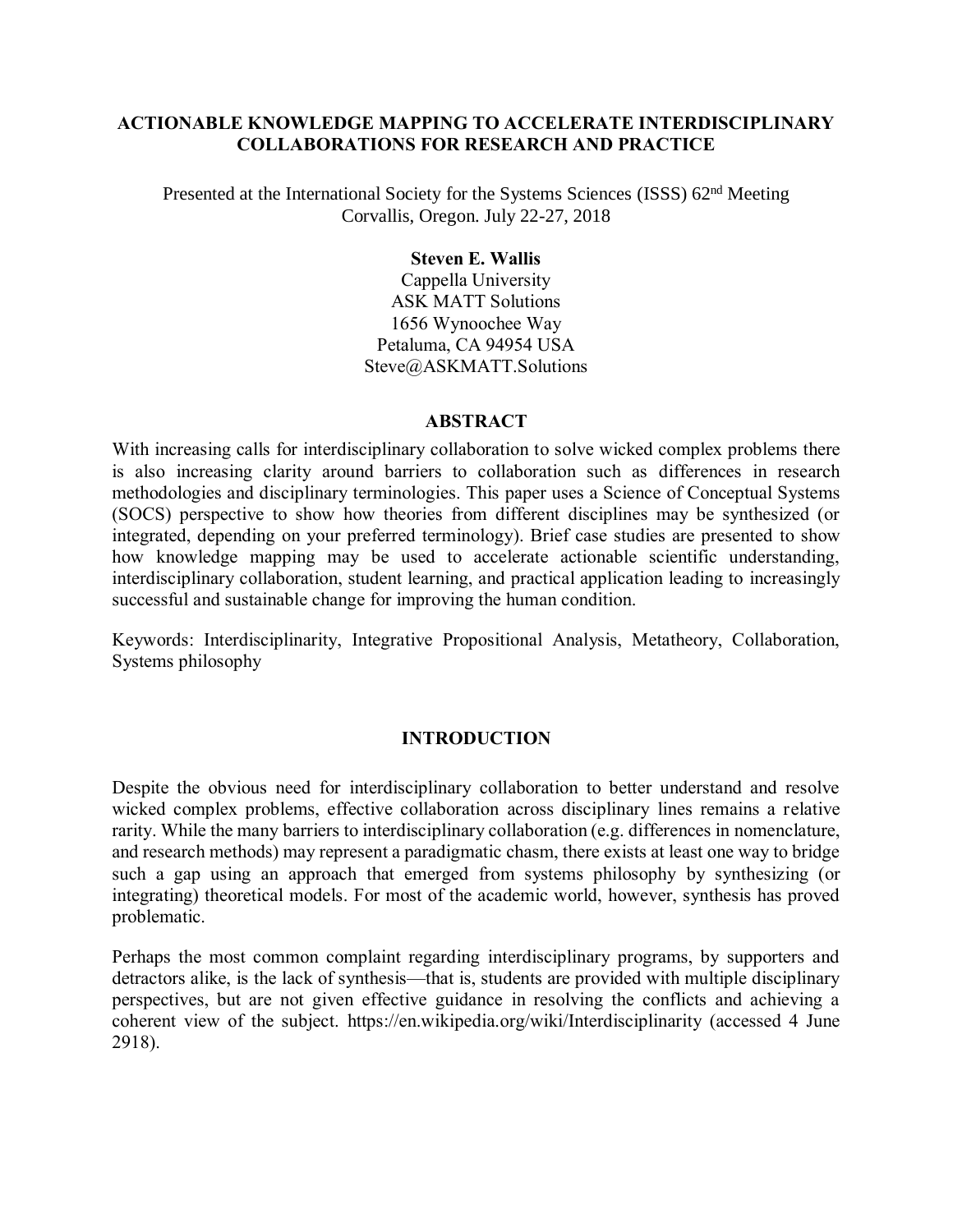Key to that complaint is that synthesis "has always been something of a mystery" (Newell, 2001, p. 18) for many students and researchers. That means we have a weak link in our system of education, research, and practice.

Instead of rigorous and effective interdisciplinary synthesis leading to useful theories for practical application and successful results, we are faced with fragmentation within most or all disciplines including sociology (Bakker, 2011), philosophy (Ledoux, 2012), interdisciplinary studies and systems theory (Newell, 2007). Rather than achieving successful and sustainable results for our policies and programs to address the wicked complex problems of the world, we frequently have "worse outcomes than the previous status quo" (Beaulieu-B & Dufort, 2017, p. 1).

To counter fragmentation this paper presents a science of conceptual systems (SOCS) approach to synthesis. A conceptual system is any kind of theory, model, knowledge map, or similar structures of interrelated concepts. The SOCS perspective accepts that conceptual systems from all disciplines have important similarities.

Core to systems philosophy is the idea that systems are made of elements and relationships (von Bertalanffy, 1972). Reflecting real world systems, conceptual systems include elements and relationships. The elements are concepts (or variables) and the relationships are the causal connections between concepts. In a diagram or knowledge map (or, more simply, a map) elements and relationships are often represented as circles connected by arrows indicating the direction of causal effect (Figure 1).



#### **Figure #1 – Example of a knowledge map with circles for concepts and arrows showing direction of causality**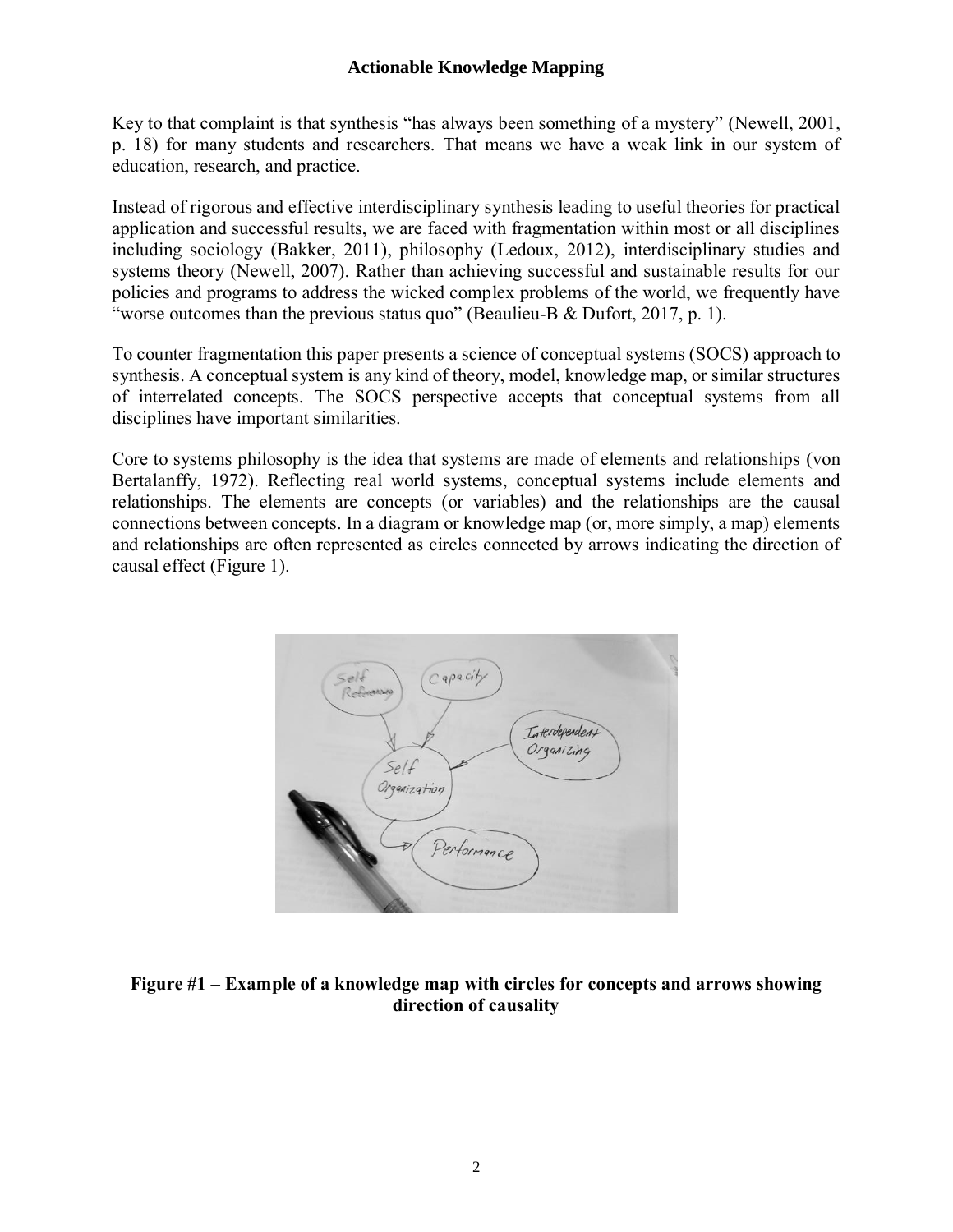A theory, much as a human or ecological system, advances or improves as it becomes more systemic (or coherent). This occurs as the system gains a greater variety elements, and as those elements are more connected. Importantly, it seems that we live in a world of systems. Therefore, we need theoretical models which are more systemic to understand and solve problems within that systemic world.

SOCS methods enable the rigorous synthesis of theoretical models along with methods for evaluating the systemic structure of theories. Thus, we are able to show improvement with some level of objectivity.

Generally, this paper addresses four interrelated issues to support rapid advances in the systems sciences, as well as in interdisciplinary efforts across multiple sciences for the betterment of the human condition.

First, by focusing on the elements and connections, it becomes easier to integrate/synthesize theories within and between disciplines (Figure 2).



**Figure 2 – An abstract example of two theories**

Consider Figure 2 showing two theories. Here, the concepts within the boxes are abstractly represented by letters. Note that both theories contain the concepts A, D, and E. Therefore, the theories may be effectively synthesized at those "overlapping" concepts to form a new theory (Figure 3).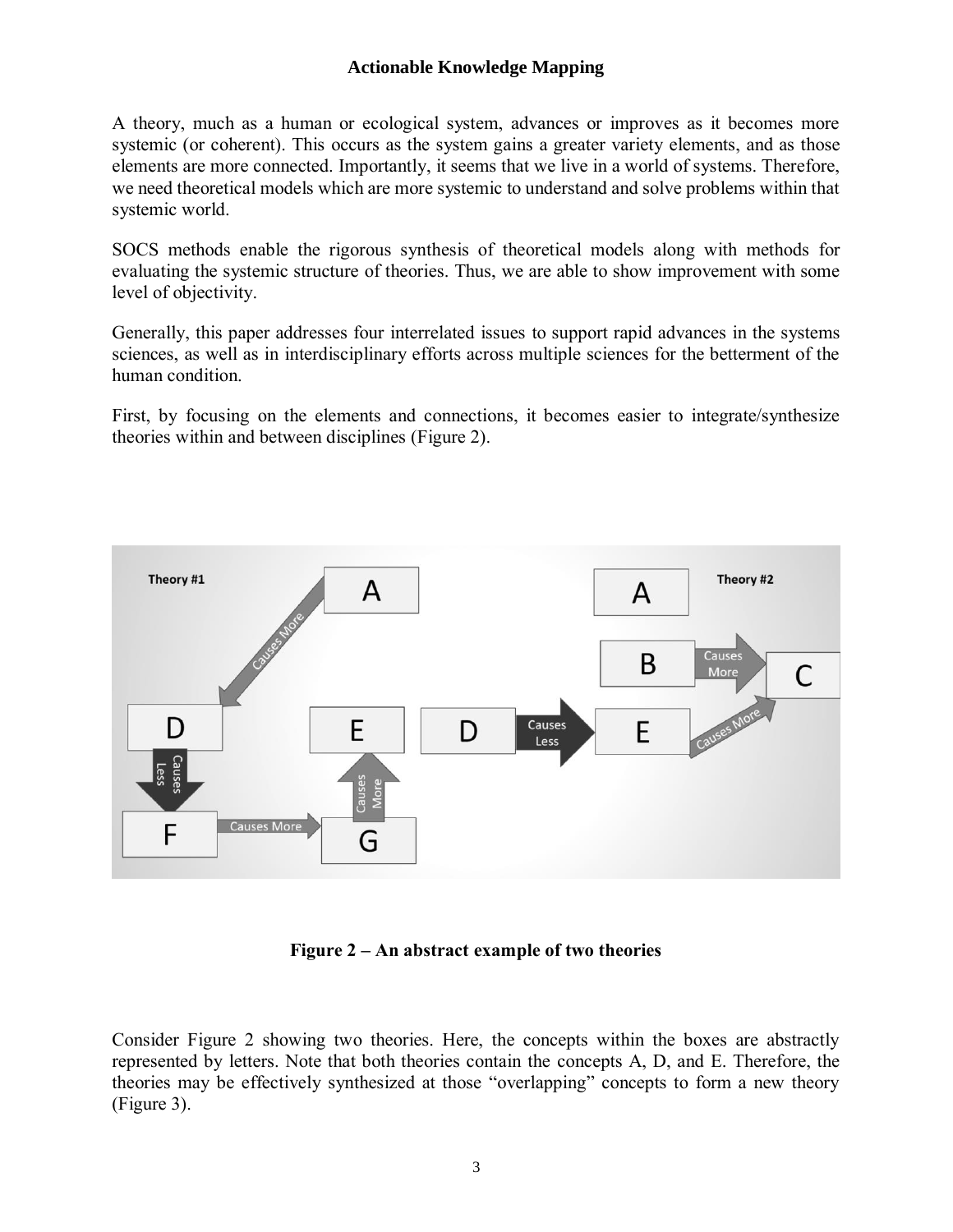

**Figure 3 – Resulting synthesized theory**

That synthesis, in turn, serves to reduce fragmentation and improves the potential usefulness of theories. Second, by focusing on measurable concepts and causal relationships (more specific forms of elements and connections) theories are generally more actionable because they present a map of interrelated options for actions and their anticipated outcomes. Third, knowledge maps (as graphic representations of theories/models) are useful for guiding collaboration between researchers and/or practitioners because the map indicates where synergies among various activities to support greater sustainable success among collaborators. Fourth, understanding the structure of a map means that we can purposefully improve that structure more easily, thus accelerating improvements in theory and practice.

With this new perspective, participants will be empowered to be more effective teachers, consultants, and agents of change. Processes and paths for encouraging collaboration will be presented for use in academic research, classrooms, action planning, and consulting projects along with examples from theory and practice.

Because some systems thinkers are (rightly) concerned about assumptions based on "simple causality" or "partial causality," it is worth briefly mentioning here, the importance of causality. Understanding causal relationships supports long-term learning in children (Bauer, Booth,  $\&$ McGroarty-Torres, 2016) as well as improving understanding for adults (Johnson-Laird, 1980, p.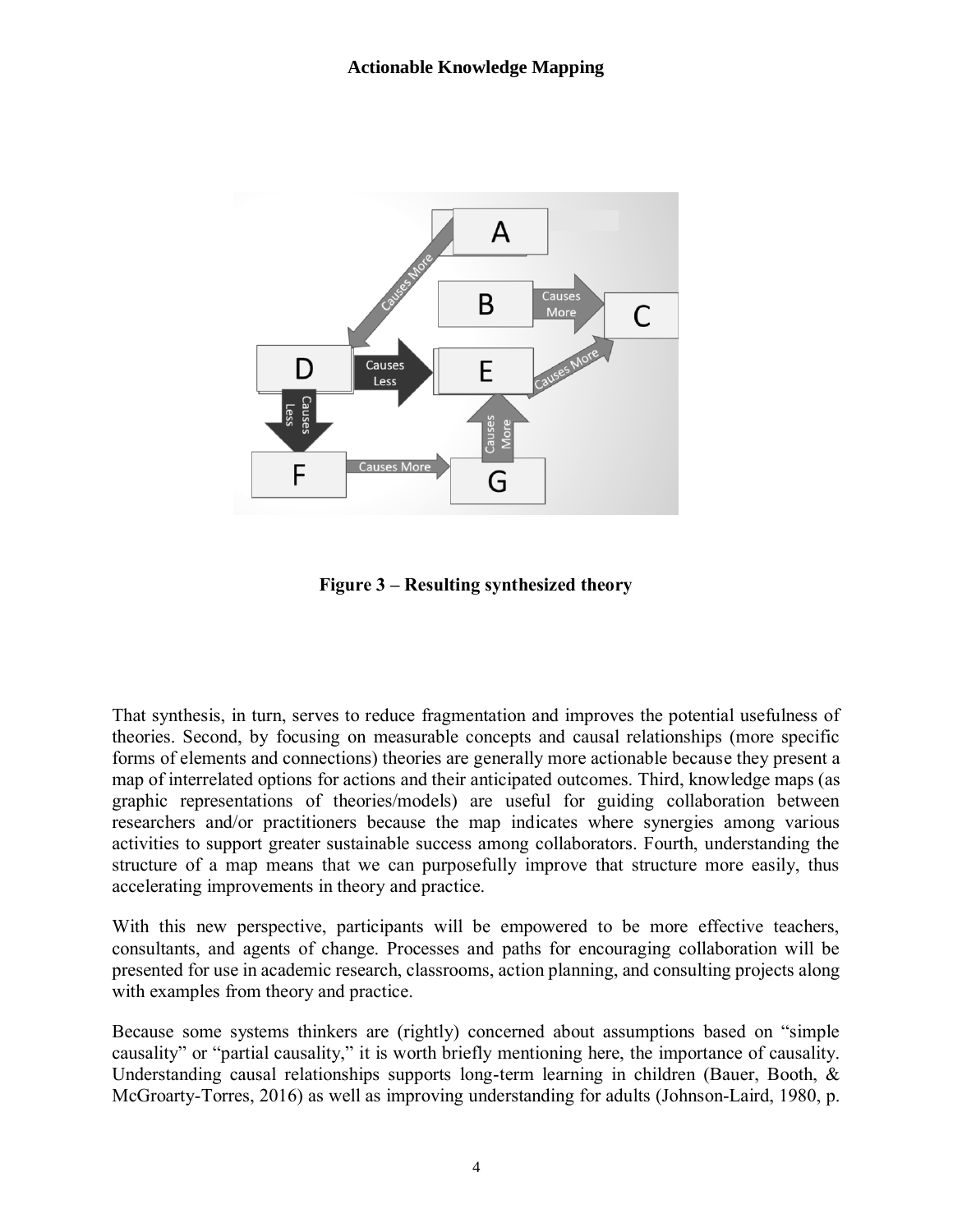107). More specifically, maps based on causal relationships have been used effectively in business settings (Axelrod, 1976). Quite simply, it is the best path to scientific understanding (Pearl, 2000). And, importantly, SOCS is not interested in supporting assumptions of simple causality; rather, an important goal is to develop theories representing complex and interconnected causal networks.

The remainder of the paper begins with a brief review of that research stream. Then, I present case studies to illustrate the benefits of a SOCS approach to supporting interdisciplinary advancement of theory as well as a classroom learning tool and a foundation for professional collaborations in the field. Finally, the paper concludes with some limitations and opportunities for advancing SOCS along with advancing other sciences.

#### **THE SOCS STREAM**

For a more detailed report on this stream, please see (Wallis, 2016).

Starting around the middle of the 20th century, the idea became increasingly acceptable that humans and communities have mental models (Kelly, 1955) consisting of interconnected concepts which represent our understanding of the world and how it works.

A research stream on Integrative Complexity found that organizations, teams, and individuals with more complex models were more successful in their efforts to reach their goals (cf. Suedfeld, Tetlock, & Streufert, 1992; Wong, Ormiston, & Tetlock, 2011).

In general, however, our human minds don't seem to hold models that are highly systemic. Models are often fragmented (Lane, 1992) and efforts by scholars to synthesize them are often unsuccessful; resulting, instead, in more fragmentation (Wallis, 2014b).

Focusing more on academic theories, SOCS research supports the idea that knowledge which is more systemic (having more elements and relationships) will be more useful for making effective decisions and reaching goals (Houston, Wright, & Wallis, 2017; Wallis, 2011, 2013, 2015a, b; Wallis & Valentinov, 2016a; Wallis & Wright, 2015b). More generally, and more recently, the SOCS stream includes dozens of publications (by individual scholars and collaborative efforts) in peer reviewed journals across multiple disciplines, hundreds of citations, a Fulbright Specialist project, an award winning paper, consulting project to support strategic planning in businesses and non-profits across the US and in other countries, in classrooms to support learning, and (most recently) a contract with Sage Publishing for a research textbook focused on actionable knowledge mapping.

Because those elements and relationships exist in a kind of systemic structure, SOCS enables the relatively straight-forward synthesis of theories from multiple disciplines in a way that supports actionable understanding and collaboration – a breakthrough for the field of interdisciplinary studies where effective synthesis has been described as "elusive" even "mysterious" (as noted in the Introduction, above) with many researchers relying on intuition instead of science.

With SOCS, the process of synthesis becomes more of an asset than a source of confusion for scholars and practitioners because we can show, with some level of objectivity, the extent to which that synthesis improves the usefulness of actionable knowledge for reaching stated goals. That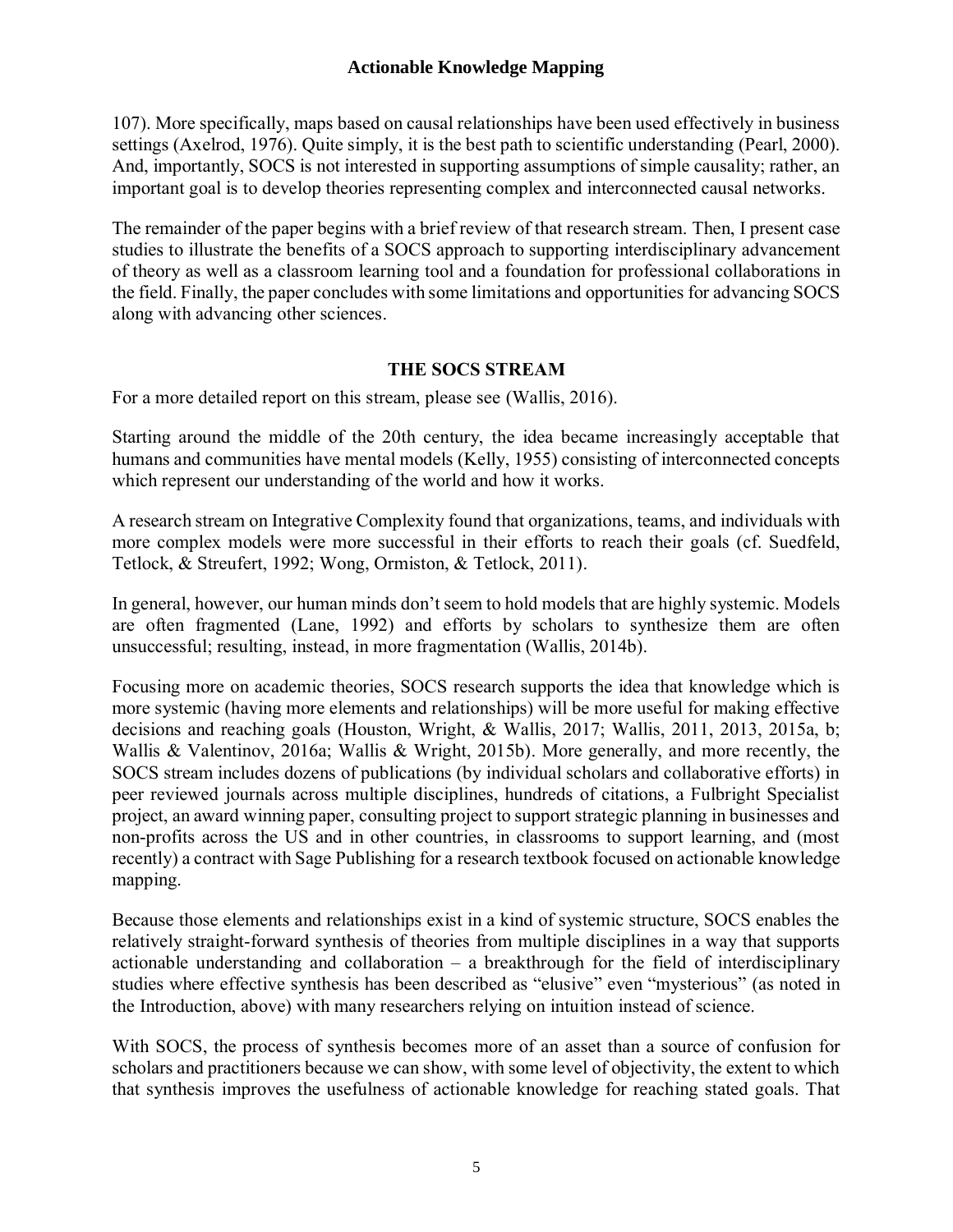synthesis helps to resolve Apostel's concerns around disciplinary fragmentation (Apostel, Vanlandschoot, Bailis, & Klein, 1994); including the difficulty of integrating people and ideas to solve real-world problems. SOCS also helps to resolve Rousseau's issues with the problem of relativism (Rousseau, Wilby, Billingham, & Blachfellner, 2016) by providing a new method for measuring the validity of disparate views – and to synthesize them into something that is more useful.

Using SOCS for interdisciplinary synthesis is "gaining steam." Recent papers include (Wallis, 2014b), where theories from "natural systems" and "service systems" are synthesized. Also, theories from sociology, political sciences, and complexity sciences are synthesized in a study on entrepreneurship (Panetti, Parmentola, Wallis, & Ferretti, 2018). Additionally, theories of power as applied in disciplines of business, sociology, and political science were synthesized (Wallis & Johnson, 2018).

The experience of writing that last-mentioned paper highlighted for me a problem that supports fragmentation while limiting the advance of science.

It might go without saying, to any published expert, that the full measure of expertise never makes it to the printed page. However, if we have no way of measuring that knowledge, reviewers and editors may (seemingly) reasonably suggest that an article be reduced in "size" without regard to the reduction of knowledge. It was with that in mind that the first of the following case studies emerged.

## **CASE STUDIES**

Here, I present very brief case studies to provide examples and potential directions for interdisciplinary synthesis.

## **Asking the Expert**

Using IPA to map, evaluate, and integrate multiple theoretical perspectives from journal articles has proved illuminating; and, importantly seems to point us in an effective direction for creating more useful theories and accelerating the advance of science. There is at least one critical underlying perspective that has not been taken into account.

While writing (Wallis & Johnson, 2018), and synthesizing theories from different disciplines the question arose as to whether the article adequately capture the author's understanding of the theory. That is an important question for at least two reasons. First, it may provide an interesting approach to improving the knowledge mapping process. Second, the question underpins an important foundation of the academic world. That is, if the representation provided by articles may be improved, we should consider revising our academic system for learning and sharing knowledge.

For this case, I used a description of power (as used in organizations) found in a recent publication (Fink, 2017). I created a map based on the text and asked the author to review it.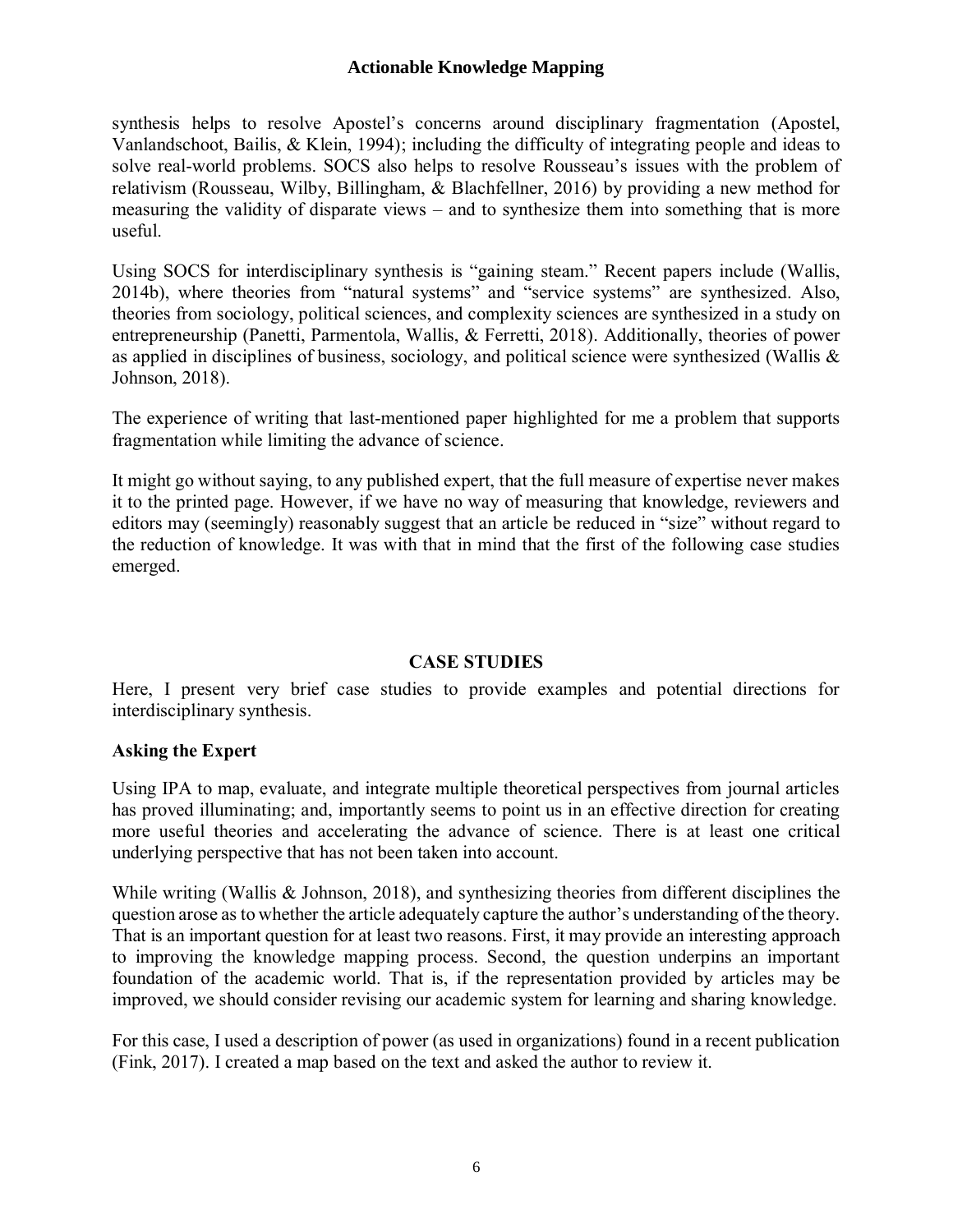Drawing on his interdisciplinary expertise, and using the clarity of the causal mapping process, Fink identified causal links which were not included in the original (text-based) publication. Adding those links increased the connections between concepts on the map. While the original map had a structure of only 0.16, the revised map had a much improved systemic structure of 0.47. There are important lessons to be learned by this. Recall that, based on SOCS, that improvement indicates that the revised theory is more likely to be useful in practical application for reaching desired goals as well as for teaching and advancing research.

First, authors relying on text alone are prone to represent only a small piece of their understanding. Second, if we are to understand each-others' thinking, articles should include causal maps, and links to online maps – where more complete understandings may be presented and dynamic conversations may take place. Third, practitioners (including policy experts) who are reading published research should be aware that a research article probably does not tell the whole story.

This exercise, leading to measurable improvement in the structure of the theory, suggests new insights into accelerating the advancement of theory within a discipline and hints at the ability to improve theories between disciplines (should the process be repeated with experts from multiple disciplines). First, the limited Systemicity (and related limited usefulness) might provide a hint as to why people so often misunderstand one another – fragmented mental models are not good for communicating complex ideas. Second, the benefits of causal mapping and the clarity of IPA suggest that more scholars should use those methods for analyzing existing theory and developing their own theories. Third, if a causal map and IPA analysis were to accompany each journal submission, the job of the editors and reviewers would be easier – again supporting the acceleration of science (Wallis, 2015b).

Fourth, it seems highly relevant that this mapping process is very useful for surfacing, sharing, and understanding the knowledge among experts because structured knowledge supports learning (Curseu, Schalk, & Schruijer, 2010; Goltz, 2017; Russell & Wallis, 2015). Thus, mapping helps researchers, teachers, practitioners, and students – thus supporting a wide range of interconnected processes. On the negative side, those scholars who are visually impaired or have weak visual learning abilities may not find a mapping-focused approach highly useful.

While it may come as no surprise to some that the map is improved by adding the expert's deeper insights, there are important points left to be recognized. First, the current academic standard of peer reviewed journals filled with text seems to communicate less than half of each experts' actionable knowledge on the subject. Given the incredible difficulty of the problems facing our planet, we suggest that such a low level of communication is insufficient. Second, if each publication shows only part of each expert's knowledge, then the publication process seems to support fragmentation.

To counter fragmentation (while increasing opportunities for communication and learning) we may improve our models (and our ability to communicate them) by following a few key rules: 1) Concepts/variables should be measurable. And, models should have empirical support from those measurements. If they are not, publications should (at a minimum) suggest directions for finding how they might be measured as a direction of future research. 2) Causal connections should be the only ones used between concepts. 3) IPA should be used to evaluate theoretical models for their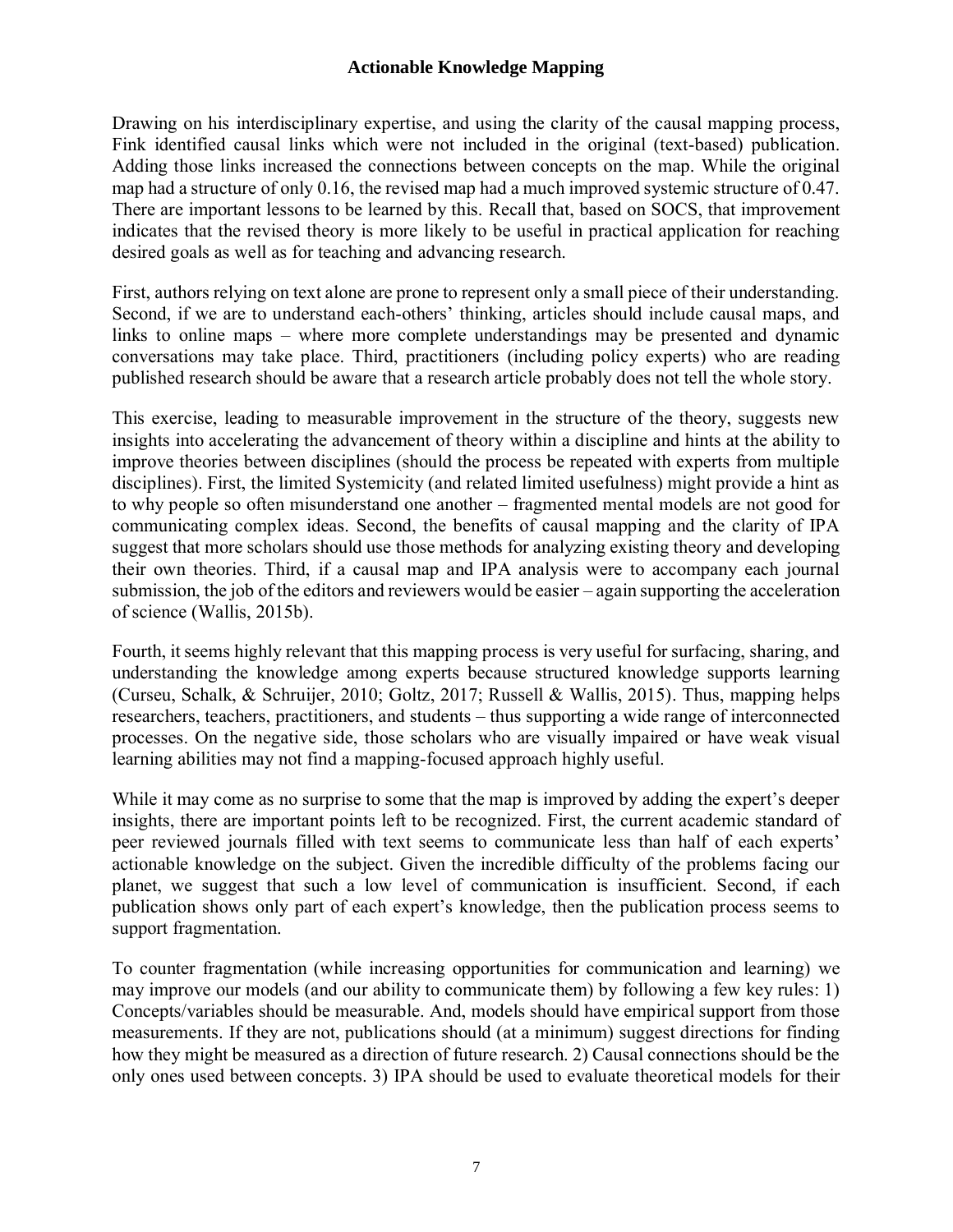systemic structure. 4) The results should be made into a map for more effective communication – particularly through an online platform.

To support interdisciplinary progress, the fifth rule requires that each literature review should include theories from multiple disciplines. By adopting those five key rules for reviewing submissions and choosing articles for publication, journals could contribute greatly to reducing fragmentation.

Space does not allow for a complete presentation, so I will mention only briefly here that other techniques might also be used to improve theoretical models such as "shifting the scale of abstraction" for concepts within the model (Wallis, 2014a). Also, an understanding of each model's sub-structures would also be useful (Wallis, 2014c). As would identifying the core and belt of theories to facilitate research (Wallis, 2014d) and integrating theories within and between disciplines (Wallis, 2012). Those, and other techniques, might be combined under the general heading of Causal Knowledge Mapping (CKM) and would also prove useful guides for improve journal submissions (Wallis, 2015b).

While SOCS (in general) and IPA (in particular) provide innovative, objective, and valuable approaches to improving theories so that they are more useful in practical application, there remains at least one very serious issue. Given the large size or complexity of theories needed to enable sustainable positive change in complex organizations (or nations), practitioners may be hesitant to enact change projects without additional assurances for the potential success of such a project. Such concern is justified given the frequent failure of policy initiatives (McConnell, 2016; Wallis, 2010, 2011, 2013, 2015a, c; Wallis & Valentinov, 2016b; Wallis & Wright, 2015a; Wallis & Wright, 2016; Wallis, Wright, & Nash, 2016). To alleviate such concerns, it may be useful to develop more effective computer models for testing theories (Wallis & Johnson, 2018).

## **Success in the Field**

While the previous example focused on the synthesis of expert knowledge in academic publication, it is certainly possible (and desirable) to apply the SOCS perspective in the classroom (to support student learning) and in the field (to support practitioner success).

One client was seeking a more effective "theory of change" to inform their nation-wide work improving low-middle income neighborhoods. Their research was likely interdisciplinary, although they did not retain a list of specific sources. What they did in their research was to aggregate the results into a list of over 60 concepts that were relevant to the topic. To synthesize those concepts – to turn fragmented data into an actionable knowledge map – experts from differing parts of the organization took on the task of identifying causal links between those concepts. That combination of academic and practitioner insight resulted in a more useful knowledge map.

## **Success in the Classroom**

To improve classroom results, Goltz (2017) used knowledge mapping to both evaluate and improve student learning at the graduate and undergraduate level. Students create knowledge maps near the start and near the end of each semester. The structure of the maps increases with the increase in actionable knowledge. While such maps might not be (strictly speaking)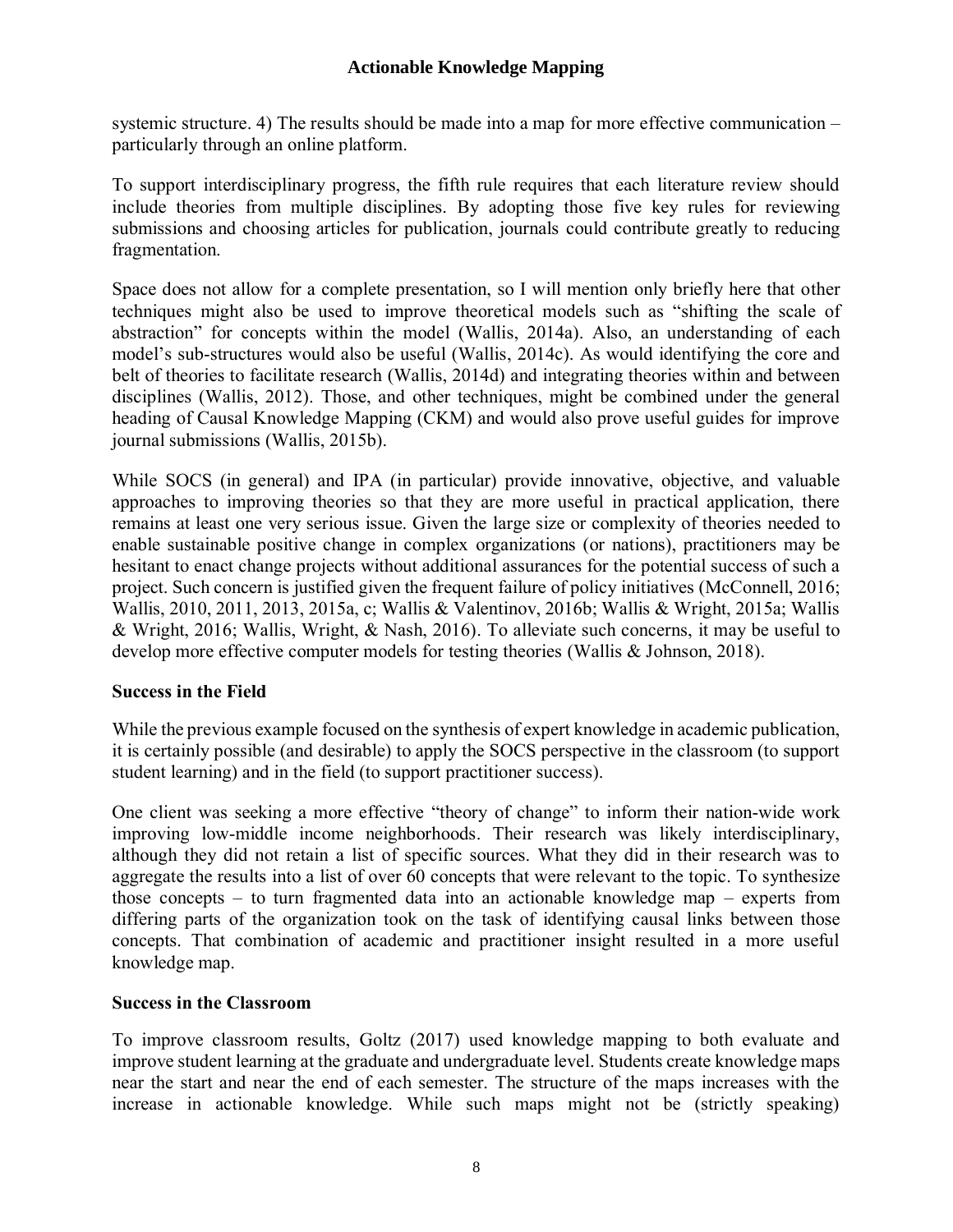interdisciplinary in nature, it may be expected that students add their personal knowledge (from outside a discipline) to the disciplinary knowledge of the classroom.

Additionally, I have conducted workshops with doctoral candidates for evaluating and synthesizing theories for their literature reviews. Although, as yet, it is not certain if their synthesized theories will consist of one discipline or many.

For those interested in facilitating an interdisciplinary workshop within your own classrooms, I suggest the following general steps.

- 1. Drawing on reading from within and/or beyond the course material, each student writes one concept on a 5x7 card. The cards may be placed on a wall, table, or floor – where all can see them and re-arrange them as needed.
- 2. Students take turns identifying causal connections between concept cards. This may be done by drawing an arrow on a (new) card and placing it between two (existing) concept cards.
- 3. Each time an arrow is placed, ask the class to consider it and vote does it seem like a reasonable connection? This is a good opportunity for classroom conversation.

The resulting map may be used to support course-based projects – including research. If the map turns out to be rather large, students might divide themselves into teams – with each team addressing a different "chunk" of the map. Each chunk will (hopefully) be connected to the others by causal arrows.

Other conversations might be stimulated by asking how each concept may be measured. Also, students may be encouraged to find what is "missing" from the map – either through speculation, research, or an exploration of the literature – preferably across multiple disciplines.

## **CONCLUSION**

Using the SOCS perspective, and more specifically IPA, with its measures of Complexity and Systemicity, provides a new dimension for synthesizing theories within and between disciplines. Having a direction means we can accelerate our progress and work more purposefully to advancing our theories and practices.

IPA may be seen as a "structural" perspective of theory. That is a new and useful view because it supports interdisciplinary synthesis. However, there are limits to the structural perspective. First, it does not specifically include or evaluate the data used to create the theory – although that area is well covered by other authors (cf. Popper, 2002). Second, it does not evaluate the relevance of the theory to a situation (note that this is different from a theory of a situation). For example, although Ohm's Law is a highly structured conceptual system, it is quite useless for choosing the color of a new sofa.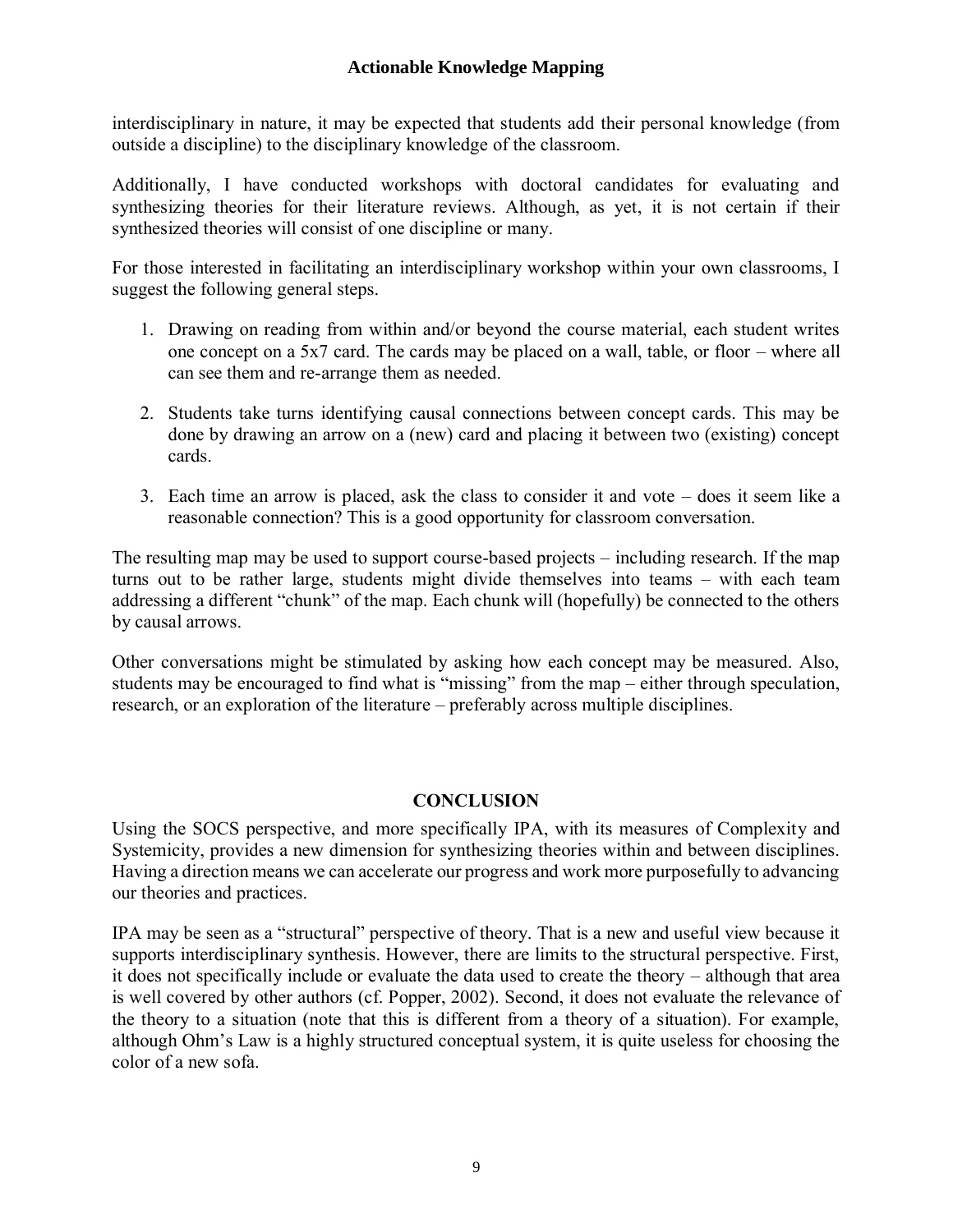Another limitation is due to the fact that IPA and SOCS are based on relatively foundational aspects of systems thinking – elements and relationships. It is entirely possible that more advanced concepts may be used to suggest more effective methods for evaluating, improving, and synthesizing interdisciplinary theories for research, practice, and collaboration. For example, Ohm's Law is structured with two loops (Figure 4).



**Figure 4 - Ohm's Law and its loops**

Research should be started to evaluate the number of loops within theories, and relate that evaluation with the usefulness of the theory in practical application. More philosophically, we might ask how many loops are "optimal" within a theory. Ohm's law contains two loops; should a theory of more complex systems contain more?

Another potential limitation of SOCS, or at least an area for additional investigation, relates to the question of boundary conditions suggested by Churchman and developed others (Midgley, Munlo, & Brown, 1998; Velez-Castiblanco, Brocklesby, & Midgley, 2016). What problems are most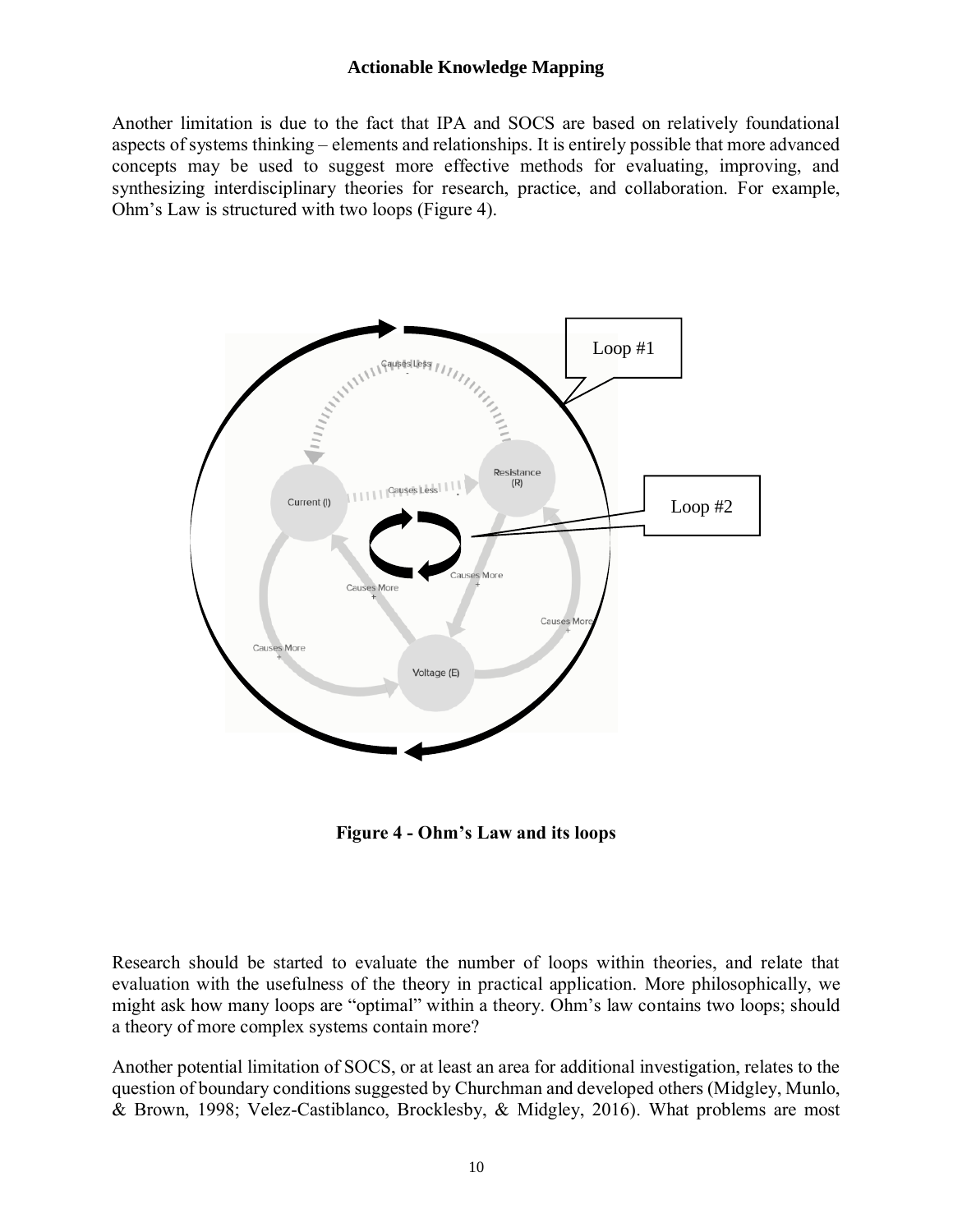pressing or most important and so should be addressed first? Who should be involved in the creation of interdisciplinary theories? SOCS does not provide an answer, although it may hint at a path forward.

While we can't answer "who," we can suggest that continued advancement means that more people will be involved – both in choosing the problems to be addressed and in developing the theory. The principles presented here may serve as a guide for the next generation of scholars and practitioners through the process of interdisciplinary collaboration to develop more useful and sustainable theories (Wallis & Valentinov, 2017) to support organizations and communities and they strive to reach their goals and avoid unanticipated consequences (Wallis & Valentinov, 2016a).

#### **REFERENCES**

- Apostel, L., Vanlandschoot, J., Bailis, S., & Klein, J. T. 1994. Interdisciplinarity: The construction of worldviews and the dissemination of scientific results. *Issues in Interdisciplinary Studies*.
- Axelrod, R. 1976. *Structure of decision : The cognitive maps of political elites*. Princeton: Princeton Universtiy Press.
- Bakker, J. I. H. 2011. North Central Sociological Association Presidential Address: Pragmatic Sociology: Healing the Discipline. *Sociological Focus*, 44(3): 167-183.
- Bauer, J. R., Booth, A. E., & McGroarty-Torres, K. 2016. Causally-rich group play: a powerful context for building preschoolers' vocabulary. *Frontiers in psychology*, 7: 997.
- Beaulieu-B, P., & Dufort, P. 2017. Introduction: Revolution in Military Epistemology. *Journal of Military and Strategic Studies*, 17(4).
- Curseu, P., Schalk, R., & Schruijer, S. 2010. The use of cognitive mapping in eliciting and evaluating group cognitions. *Journal of Applied Social Psychology*, 40(5): 1258-1291.
- Fink, G. 2017. Power Systems: How Power Works in Different Systems In C. C. P. M. Fabrizio Maimone (Ed.), *Evolution of the Post-Bureaucratic Organization*: 41-60. Hershey, PA, USA: IGI Global.
- Goltz, S. M. 2017. Enhancing Simulation Learning With Team Mental Model Mapping. *Management Teaching Review*: 2379298117706335.
- Houston, D., Wright, B., & Wallis, S. E. 2017. Re-structuring evaluation findings into useful knowledge. *Journal of Multi-Disciplinary Evaluation*, 30(29).
- Johnson-Laird, P. N. 1980. Mental models in cognitive science. *Cognitive science*, 4(1): 71-115.
- Kelly, G. A. 1955. *The psychology of personal constructs*. New York: Norton.
- Lane, D. C. 1992. Modelling as learning: a consultancy methodology for enhancing learning in management teams. *European Journal of Operational Research*, 59(1): 64-84.
- Ledoux, L. 2012. Philosophy: Today's manager's best friend? *Philosophy of Management*, 11(3): 11–26.
- McConnell, A. 2016. A public policy approach to understanding the nature and causes of foreign policy failure. *Journal of European Public Policy*(In Press): 17.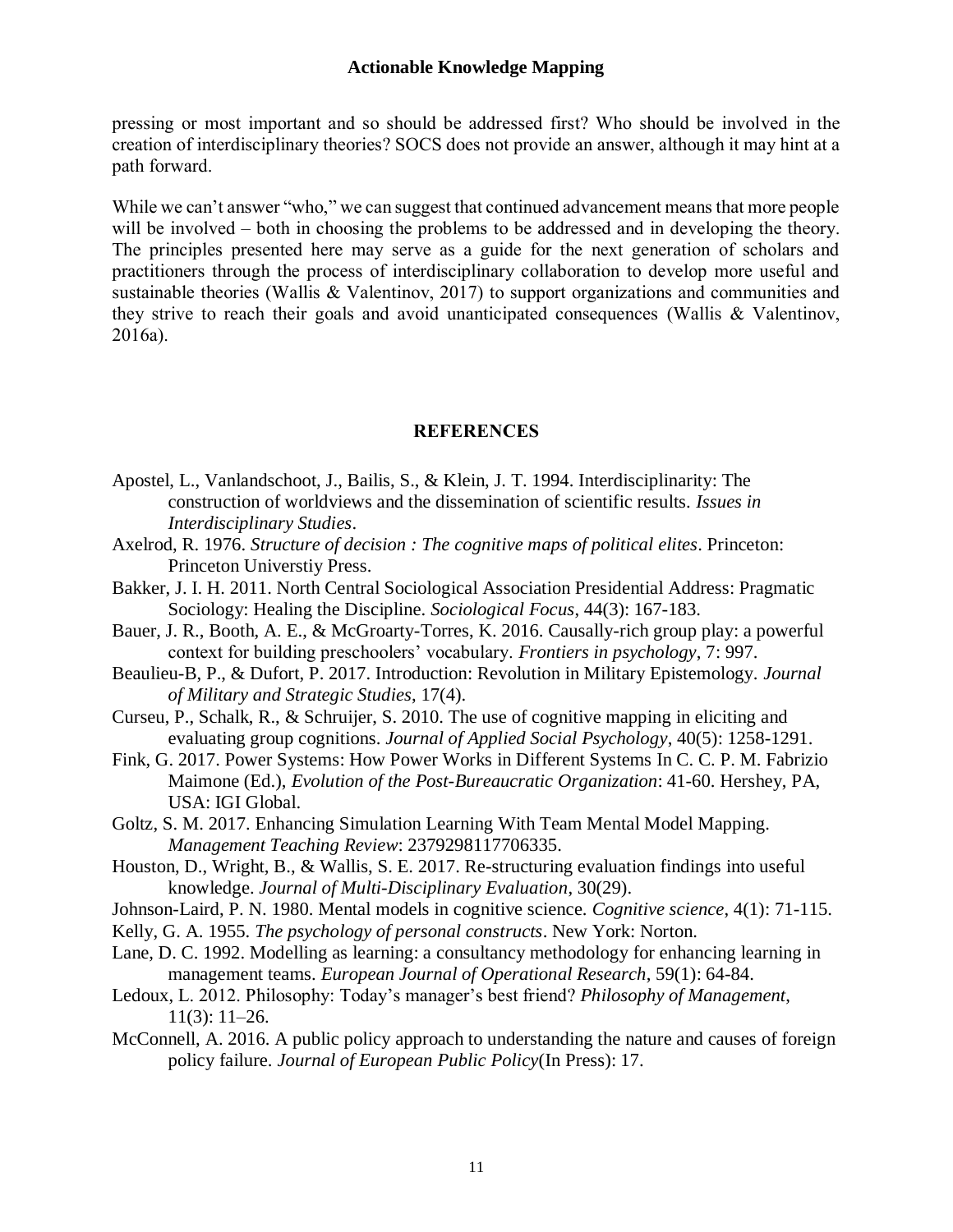- Midgley, G., Munlo, I., & Brown, M. 1998. The theory and practice of boundary critique: developing housing services for older people. *Journal of the Operational Research Society*, 49(5): 467-478.
- Newell, W. H. 2001. A theory of interdisciplinary studies. *Issues in integrative studies*, 19(1): 1- 25.
- Newell, W. H. 2007. Decision making in interdisciplinary studies. *Public Administration and Public Policy*, 123: 245.
- Panetti, E., Parmentola, A., Wallis, S. E., & Ferretti, M. 2018. What drives technology transitions? An integration of different approaches within transition studies. *Technology Analysis & Strategic Management*, (online): 1-22.
- Pearl, J. 2000. *Causality: Models, reasoning, and inference*. New York: Cambridge University Press.
- Popper, K. 2002. *The logic of scientific discovery* (K. Popper, J. Freed, & L. Freed, Trans.). New York: Routledge Classics.
- Rousseau, D., Wilby, J., Billingham, J., & Blachfellner, S. 2016. Manifesto for general systems transdisciplinarity. *Systema: connecting matter, life, culture and technology*, 4(1): 4-14.
- Russell, D., & Wallis, S. E. 2015. Designing a Learning Analytic System for Assessing Immersive Virtual Learning Environments. In D. Russell, & J. Laffey (Eds.), *Handbook of Research on Gaming Trends in P-12 Education*. Hershey, PA: IGI Global.
- Suedfeld, P., Tetlock, P. E., & Streufert, S. 1992. Conceptual/integrative complexity. In C. P. Smith (Ed.), *Handbook of Thematic Content Analysis*: 393-400. New York: Cambridge University Press.
- Velez-Castiblanco, J., Brocklesby, J., & Midgley, G. 2016. Boundary games: How teams of OR practitioners explore the boundaries of intervention. *European Journal of Operational Research*, 249(3): 968-982.
- von Bertalanffy, L. 1972. The History and Status of General Systems Theory. *Academy of Management Journal*, 15(4): 407-426.
- Wallis, S. E. 2010. Towards the development of more robust policy models. *Integral Review*, 6(1): 153-160.
- Wallis, S. E. 2011. *Avoiding Policy Failure: A Workable Approach*. Litchfield Park, AZ: Emergent Publications.
- Wallis, S. E. 2012. *Existing and Emerging Methods for Integrating Theories Within and Between Disciplines*. Paper presented at the 56th annual meeting of the International Society for Systems Sciences (ISSS), San Jose, California.
- Wallis, S. E. 2013. How to choose between policy proposals: A simple tool based on systems thinking and complexity theory. *E:CO - Emergence: Complexity & Organization*, 15(3): 94-120.
- Wallis, S. E. 2014a. Abstraction and insight: Building better conceptual systems to support more effective social change. *Foundations of Science*, 19(4): 353-362.
- Wallis, S. E. 2014b. Existing and emerging methods for integrating theories within and between disciplines. *Organisational Transformation and Social Change*, 11(1): 3-24.
- Wallis, S. E. 2014c. Structures of logic in policy and theory: Identifying sub-systemic bricks for investigating, building, and understanding conceptual systems. *Foundations of Science*, in press - published online 8 May 2014.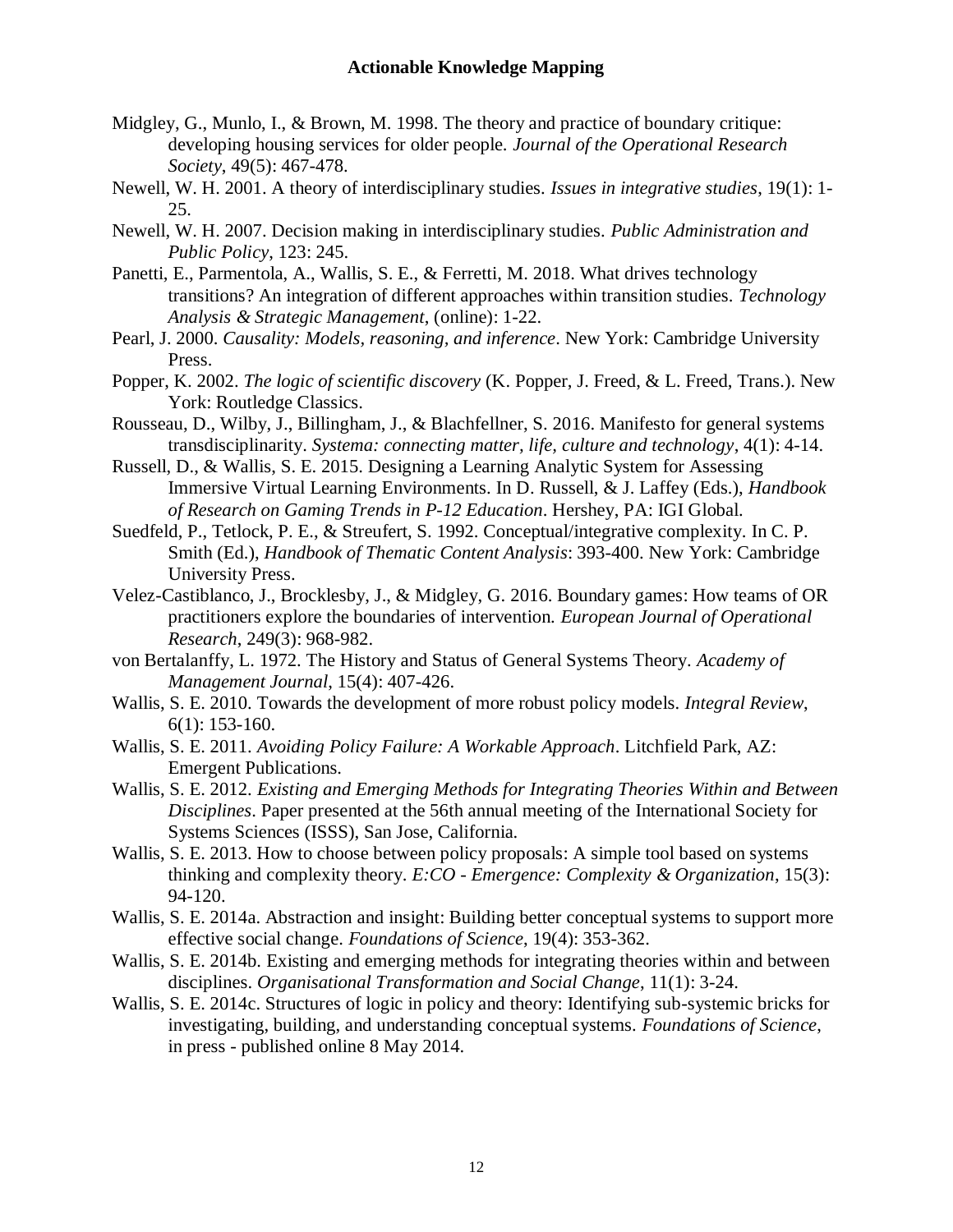- Wallis, S. E. 2014d. A systems approach to understanding theory: Finding the core, identifying opportunities for improvement, and integrating fragmented fields. *Systems Research and Behavioral Science*, 31(1): 23-31.
- Wallis, S. E. 2015a. Are theories of conflict improving? Using propositional analysis to determine the structure of conflict theories over the course of a century. *Emergence: Complexity and Organization*, 17(4): 1-17.
- Wallis, S. E. 2015b. Integrative Propositional Analysis: A new quantitative method for evaluating theories in psychology. *Review of General Psychology*, 19(3): 365-380.
- Wallis, S. E. 2015c. *Understanding and exceeding our limits: Why do Theories Fail in Practice?* Paper presented at the IACCM – International Association for Cross-Cultural Competence and Management 14th Annual Conference and 7th CEMPS/IACCM Doctoral Workshop, Vienna University of Economics and Business, Vienna.
- Wallis, S. E. 2016. The science of conceptual systems: A progress report. *Foundations of Science*, 21(4): 579–602.
- Wallis, S. E., & Johnson, L. 2018. Using Integrative Propositional Analysis to Understand and Integrate Four Theories of Social Power Systems. *Journal on Policy and Complex Systems*, 4(1): 169-194.
- Wallis, S. E., & Valentinov, V. 2016a. A limit to our thinking and some unanticipated moral consequences: A science of conceptual systems perspective with some potential solutions. *Systemic Practice and Action Research*, 30(2): 103-116.
- Wallis, S. E., & Valentinov, V. 2016b. What Is Sustainable Theory? A Luhmannian Perspective on the Science of Conceptual Systems. *Foundations of Science*, in press.
- Wallis, S. E., & Valentinov, V. 2017. What Is Sustainable Theory? A Luhmannian Perspective on the Science of Conceptual Systems. *Foundations of Science*, 22(4): 733-747.
- Wallis, S. E., & Wright, B. 2015a. SciPolicy Watchdogs: New Ways to Evaluate Policy, Anticipate Problems, and Predict Results, *AAAS (The American Association for the Advancement of Science) Conference. Feb 12-16*. San Jose, CA.
- Wallis, S. E., & Wright, B. 2015b. *Strategic Knowledge Mapping: The Co-creation of Useful Knowledge*. Paper presented at the Association for Business Simulation and Experiential Learning (ABSEL) 42nd annual conference, Las Vegas, CA.
- Wallis, S. E., & Wright, B. 2016. Integrative Propositional Analysis: The missing Link for Creating More Effective Laws. *Science of Laws Journal*, 2(1): 10-15.
- Wallis, S. E., Wright, B., & Nash, F. D. 2016. Using Integrative Propositional Analysis to Evaluate and Integrate Economic Policies of U.S. Presidential Candidates *White Paper*: 16: Center for Scientific Analysis of Policy.
- Wong, E. M., Ormiston, M. E., & Tetlock, P. E. 2011. The Effects of Top Management Team Integrative Complexity and Decentralized Decision Making on Corporate Social Performance. *Academy of Management Journal*, 54(6): 1207-1228.